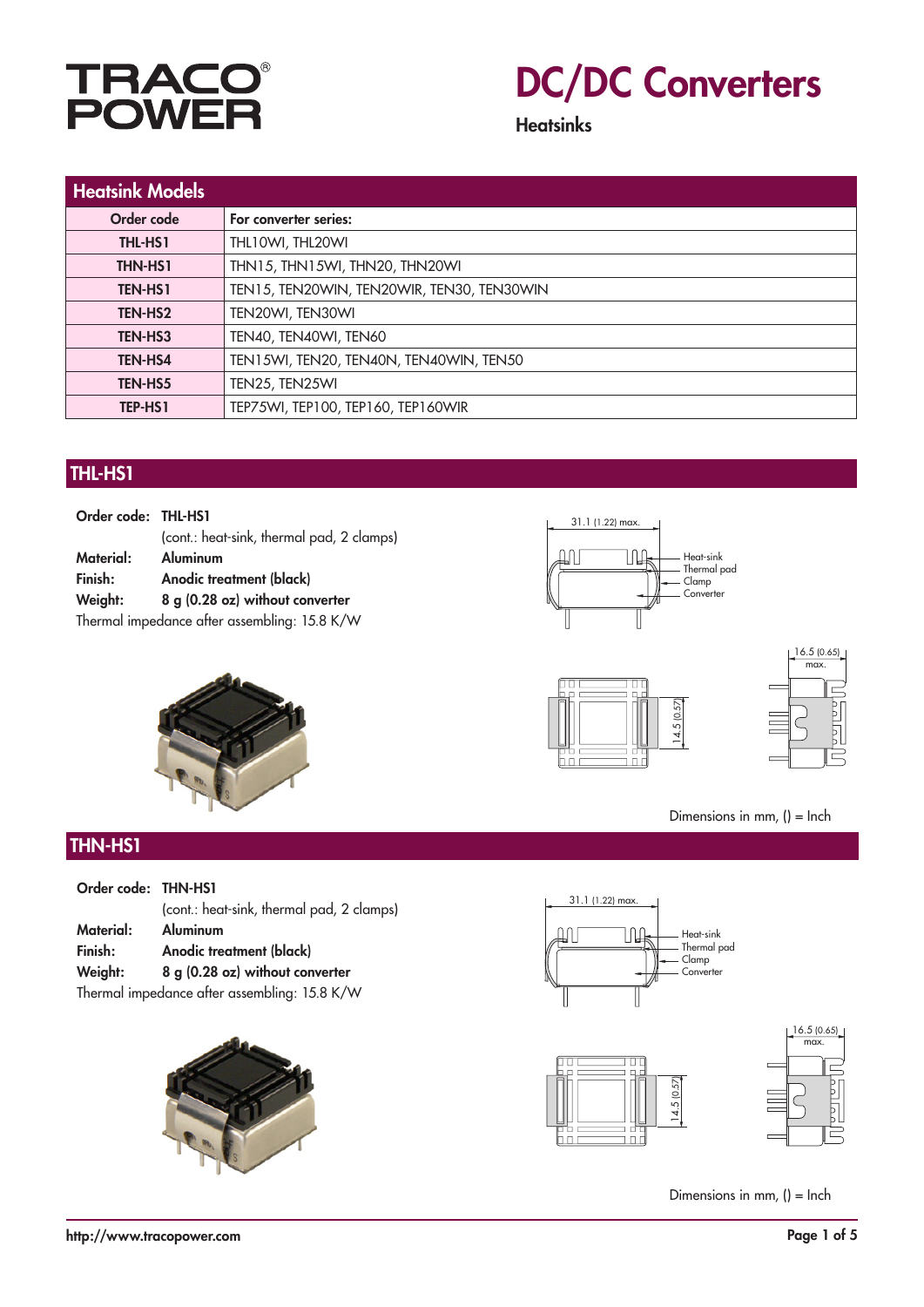

# DC/DC Converters Heatsinks

### TEN-HS1

| Order code: TEN-HS1 |                                            |
|---------------------|--------------------------------------------|
|                     | (cont.: heat-sink, thermal pad, 2 clamps)  |
| <b>Material:</b>    | Aluminum                                   |
| Finish:             | Anodic treatment (black)                   |
| Weight:             | 17 g (0.60oz) without converter            |
|                     | Thermal impedance after assembling: 10 K/W |



Dimensions in mm,  $() =$  Inch

## TEN-HS2

| Order code: TEN-HS2 |                                           |
|---------------------|-------------------------------------------|
|                     | (cont.: heat-sink, thermal pad, 2 clamps) |
| Material:           | Aluminum                                  |
| Finish:             | Anodic treatment (black)                  |
| Weight:             | 19 g (0.67oz) (without converter)         |





Dimensions in mm, () = Inch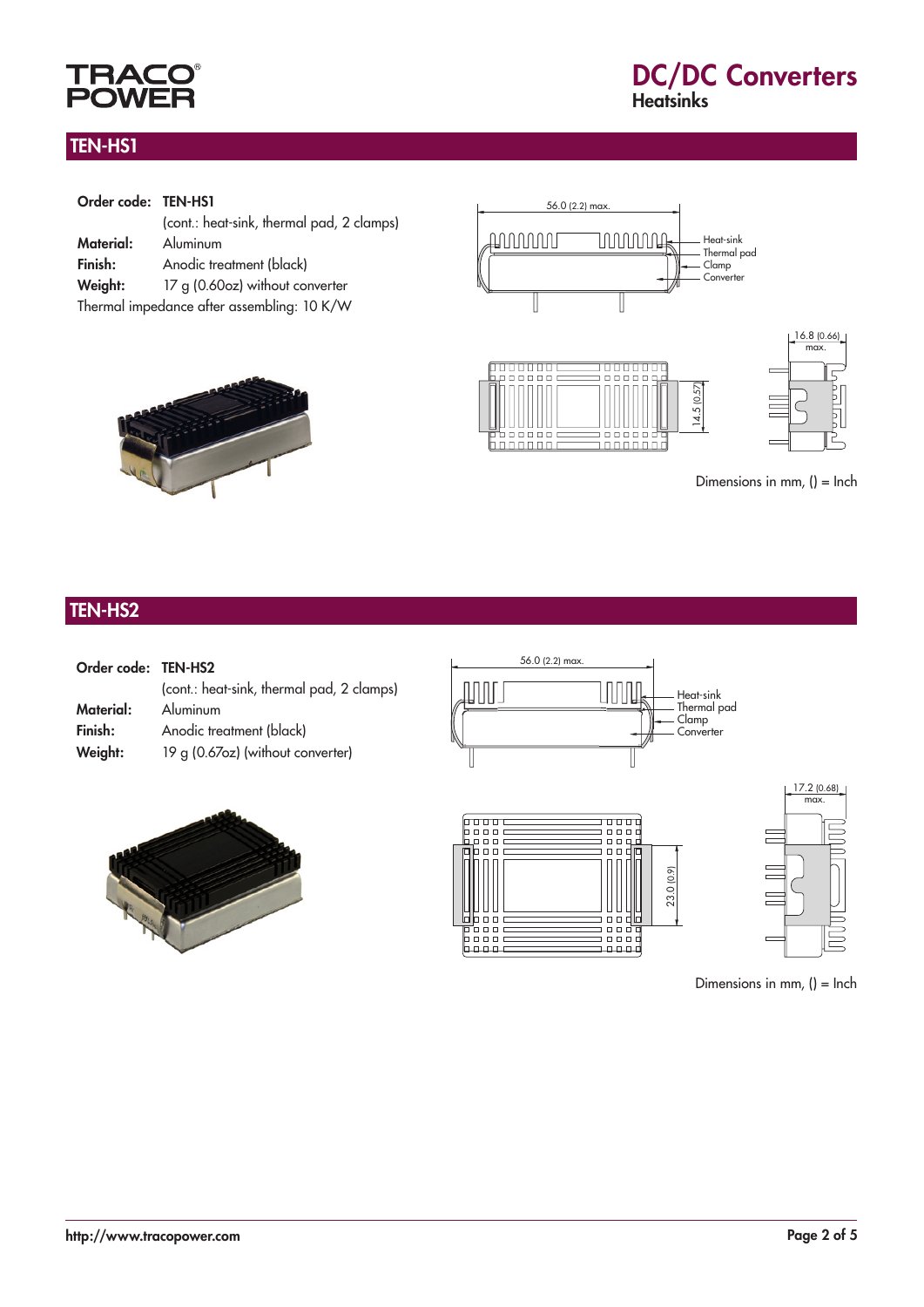

# DC/DC Converters Heatsinks

#### TEN-HS3

| Order code: TEN-HS3 |                                             |
|---------------------|---------------------------------------------|
|                     | (cont.: heat-sink, thermal pad, 2 clamps)   |
| Material:           | Aluminum                                    |
| Finish:             | Anodic treatment (black)                    |
| Weight:             | 22g (0.78oz) (without converter)            |
|                     | Thermal impedance after assembling: 7.6 K/W |





Dimensions in mm,  $() =$  Inch

#### TEN-HS4

| Order code: TEN-HS4 |                                            |
|---------------------|--------------------------------------------|
|                     | (cont.: heat-sink, thermal pad, 2 clamps)  |
| Material:           | Aluminum                                   |
| Finish:             | Anodic treatment (black)                   |
| Weight:             | 17 g (0.60oz) without converter            |
|                     | Thermal impedance after assembling: 10 K/W |





Dimensions in mm,  $() =$  Inch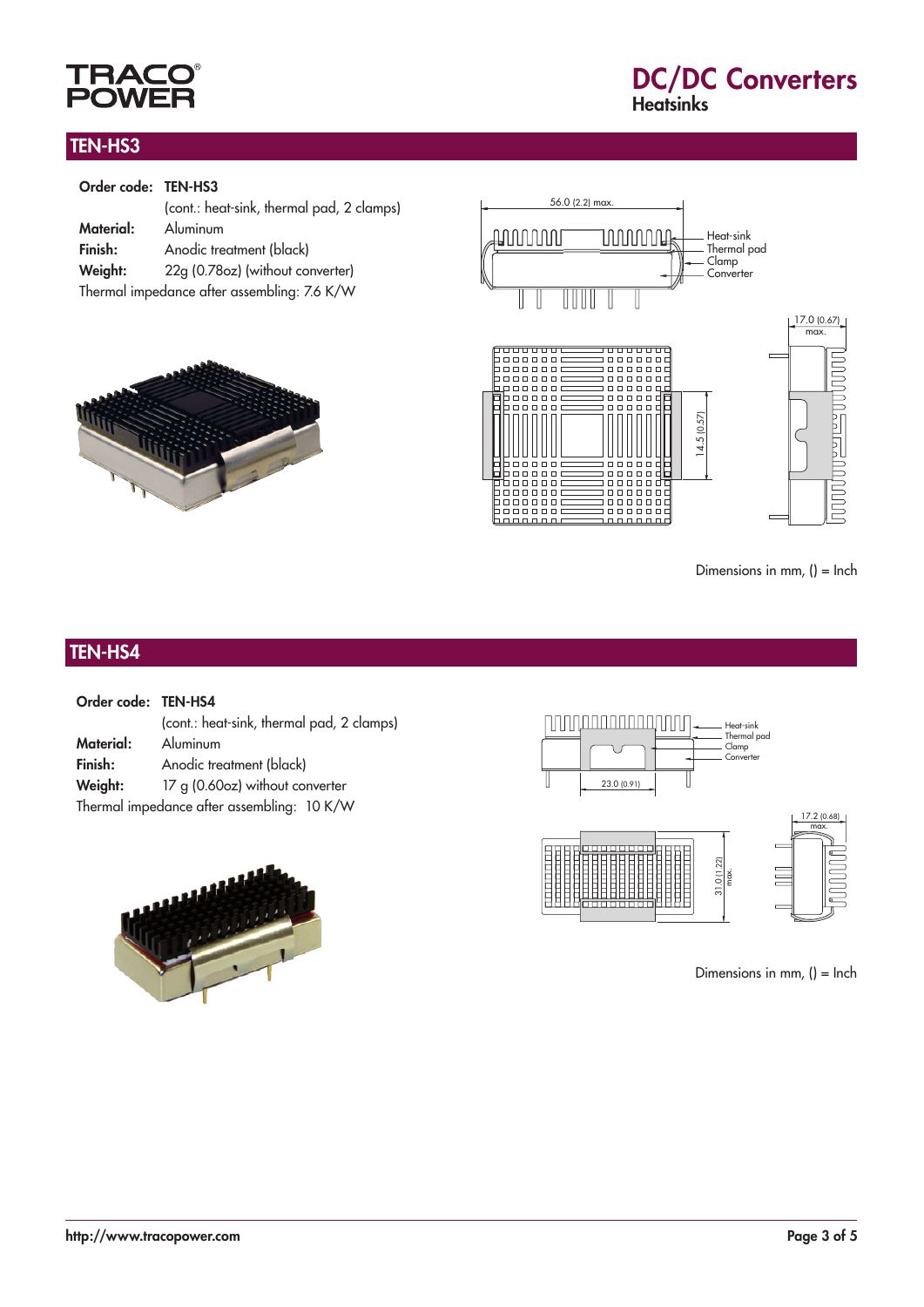

# DC/DC Converters Heatsinks

#### TEN-HS5

| Order code: TEN-HS5 |                                           |
|---------------------|-------------------------------------------|
|                     | (cont.: heat-sink, thermal pad, 2 clamps) |
| Material:           | Aluminum                                  |
| Finish:             | Anodic treatment (black)                  |
| Weight:             | 19 g (0.67oz) (without converter)         |







16.3 (0.64) max.

Dimensions in mm,  $() =$  Inch

### TEP-HS1

| Order code: TEP-HS1 |                                                       |
|---------------------|-------------------------------------------------------|
|                     | Includes heatsink with termal pad and mounting screws |
| Weight:             | 135 g $(4.76 \text{ oz})$ (Heatsink + converter)      |







Dimensions in Inch,  $() = mm$